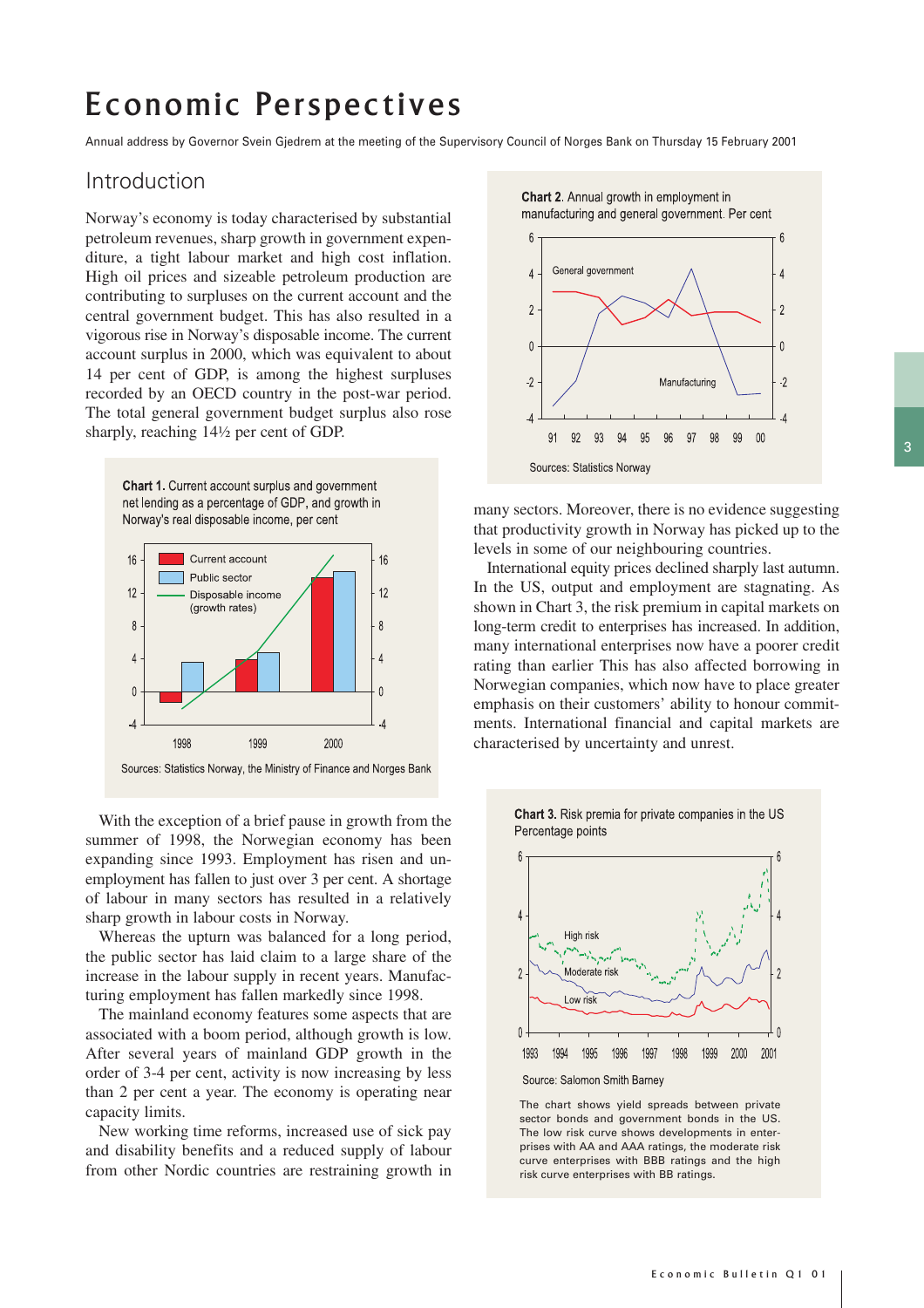This unrest is not found among economic agents in Norway. As long as oil prices are high, the Norwegian economy is fairly sheltered. Many central banks are now reducing their key rates. As our economy is affected to a lesser extent, the differential between short rates in Norway and abroad may widen.

#### Monetary policy

The long-term objective of monetary policy is to provide the Norwegian economy with a nominal anchor – domestic price stability, and thereby the basis for a stable krone. Nominal stability is the best contribution monetary policy can make to economic growth and prosperity. A nominal anchor is also a necessary precondition for stable financial markets and property markets. High inflation and wide swings in the exchange rate impair the function of prices as an information vehicle. This leads to booms followed by busts and an arbitrary redistribution of income and wealth. Inflation therefore poisons the economy.

By linking movements in the krone to the euro, we have chosen to follow the same standard for nominal stability in the economy as set by the euro area countries.



Since 1997, inflation has been higher in Norway than in the euro area. The difference partly reflects a period of strong growth in Norway, while the level of activity in Europe has been low. The higher level of inflation in Norway cannot be sustained, however, as this would undermine the basis for stability in the krone exchange rate and confidence in monetary policy.

Short-term capital inflows and outflows are probably the most important factor determining movements in the krone exchange rate from day to day, from week to week and from one quarter to the next. They are governed by expectations concerning future returns. Changes in expectations concerning the future value of the krone can trigger extensive capital movements.

As a rule, Norges Bank does not intervene in foreign exchange markets with a view to influencing the krone exchange rate. The krone is floating, and the value of the krone fluctuates in periods by the same magnitude as exchange rates in other open economies. Nevertheless, the prevailing stability of the krone is largely a reflection of confidence that inflation in Norway will be kept at a low level.

Our experience is that changes in the Norwegian interest rate level only have a predictable effect on the krone exchange rate when the change in interest rates also contributes to stabilising inflation. However, the relationship between interest rates and price and cost developments is uncertain. The setting of interest rates thus requires the use of professional judgement and discretion. The basis for exercising discretion is subject to limitations, however. Should any doubt arise as to whether the interest rate is oriented towards nominal stability, this would trigger substantial capital movements.



An inappropriate setting of interest rates could easily jeopardise financial stability in the domestic economy. The experience of Norway and other countries shows that credit and property markets can be very unstable. If interest rates are kept at too low a level for too long, credit demand will rise sharply, as we witnessed in the 1980s. At that time, rising property prices generated expectations of further price increases, which in turn led to rising credit demand. When the bubble burst, recession ensued with falling asset values, a debt crisis and a growing number of bankruptcies. It is important to bear in mind that this instability is inherent in financial and property markets. We cannot rely on the memory of market participants.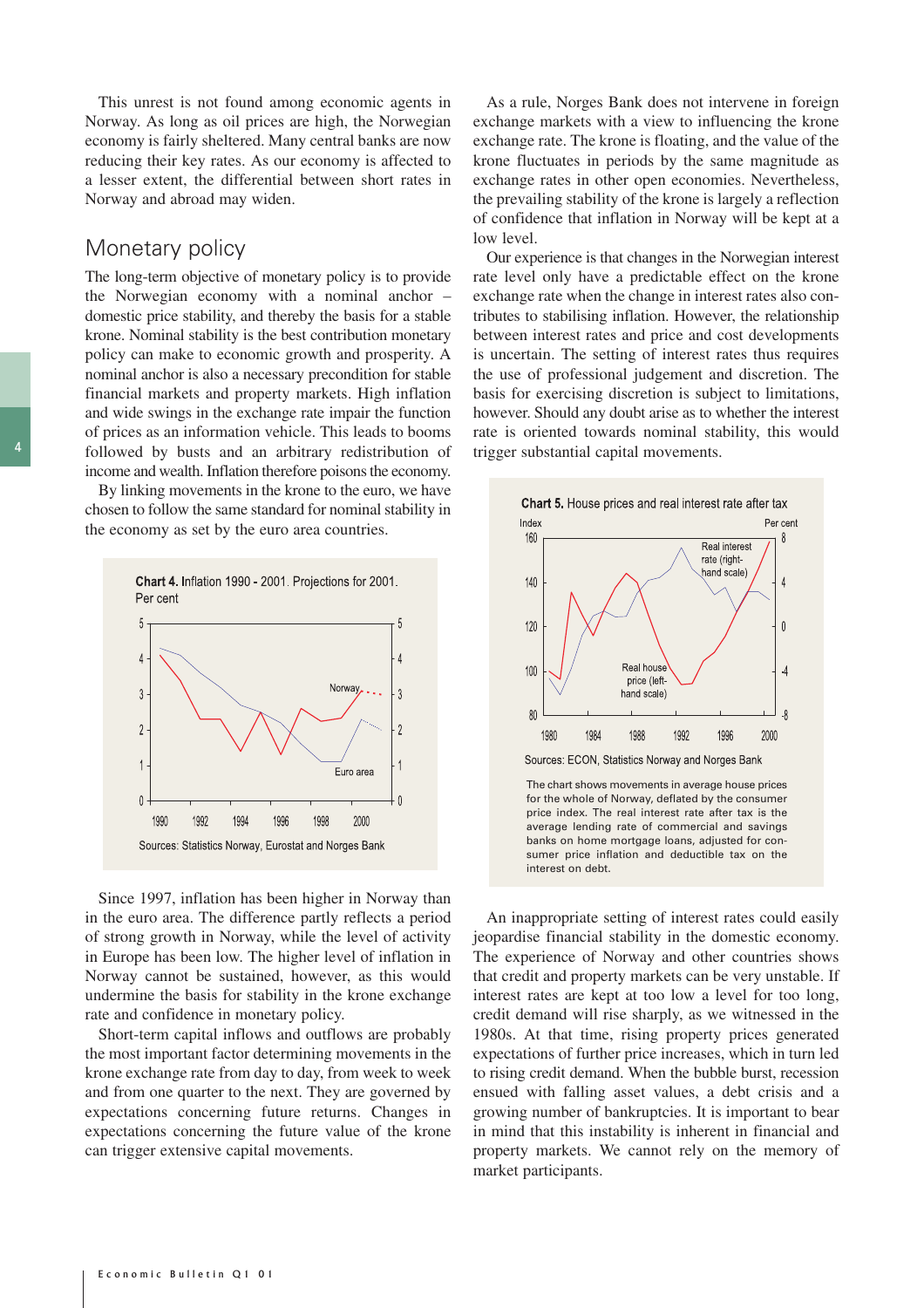#### Interaction with income formation

A precondition for a stable krone exchange rate against European currencies is that price and cost inflation in Norway must over time not exceed the corresponding aim for inflation of the European Central Bank (ECB). The ECB orients monetary policy instruments towards price stability, and has defined price stability as an inflation rate below 2 per cent. The rise in prices for imported goods is expected to continue to be relatively low, leaving room for a somewhat higher rise in prices for domestically produced goods and services. Corporate profits and margins vary and influence price inflation from one year to the next, but are to some extent self-regulating. High margins tend to result in stronger wage growth, while low margins lead to tighter cost control. Profits will thus revert to previous levels. Over time, productivity growth therefore determines the level of wage growth that is consistent with stability in prices and the exchange rate. With productivity growth around the average for the 1980s and 1990s, ie in the order of one and a half per cent per year, nominal wage growth should be brought down to between 3 and 4 per cent. There will be room for higher wage growth if productivity growth increases, as seems to be the case in Sweden and Finland.



In recent years, cost inflation in the euro area countries and among trading partners has been relatively low. Growth in labour costs in Norway has been roughly 11 percentage points higher than in the euro area and 10 percentage points higher than among trading partners in the past three years.

A number of other small, open economies have recorded a decline in unemployment and lower growth in labour costs than Norway. In Sweden, unemployment has shown a substantial decrease over the past five years and wage growth is below 4 per cent. Three-year wage agreements are





now being concluded, underpinning the basis for low cost inflation. In the Netherlands, unemployment has fallen to a very low level. Wage growth has picked up, but is lower than in Norway. In Denmark, unemployment has come down without an increase in wage growth. In Finland, unemployment has fallen sharply from the high level that took hold in the 1990s, and wage growth has slowed. In the euro area, unemployment has dropped without an increase in wage growth. In Norway, the high growth in labour costs may be a source of rising unemployment.

In connection with the wage settlement last year, short-term interest rates rose by 1½ percentage points. The substantial rise in costs in Norway, which was reflected in the strong pay increases for white-collar employees and in the centralised income settlement, contributed to pushing up interest rates. In previous periods, higher wage growth has also been accompanied by a rise in interest rates. In 1998, the negotiated wage increases, in conjunction with the depreciation of the krone exchange rate, led to a rise in interest rates of 4½ percentage points over the spring and summer months. The income settlement in 1986, which was negotiated during the strongest boom in the post-war period, resulted in a severe cost shock for Norwegian enterprises and, combined with the fall in oil prices, forced a devaluation of the Norwegian krone. This was followed by high interest rates over several years. Falling wage and cost inflation from 1989, however, provided the basis for the decline in interest rates from 1992. The centralised income settlements are important for wage and interest rate developments, but they do not take place in a vacuum. The outcome is influenced by labour market tightness and income developments for groups other than those covered by the centralised settlements.

Norwegian key rates are currently 1½ percentage points higher than in the US, 2¼ percentage points higher than in the euro area, and 3 percentage points higher than in Sweden. In some countries, short-term interest rates are now moving down and in other countries expectations of interest rate increases have receded.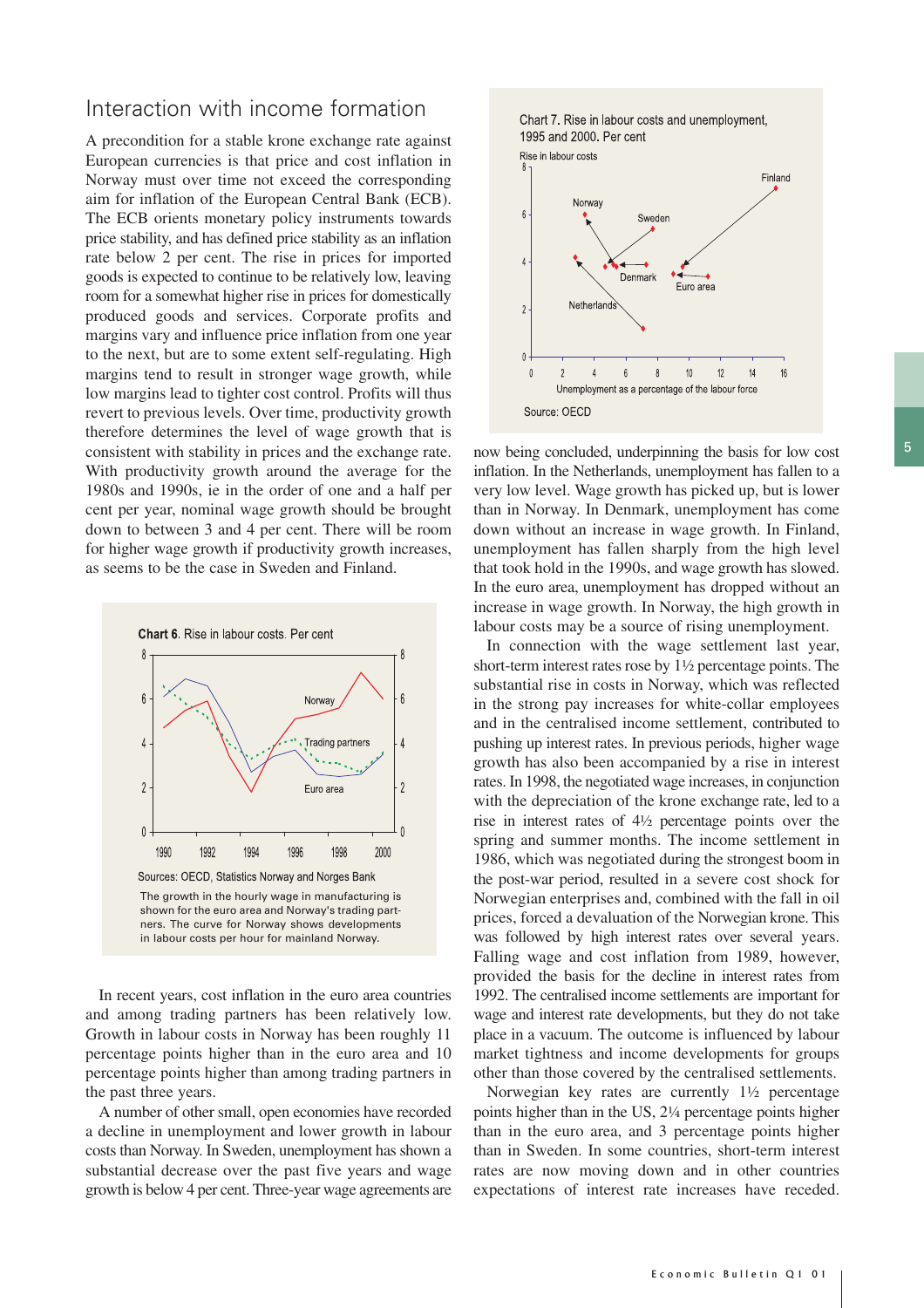



Sources: Reuters, Bloomberg, Statistics Norway and Norges Bank

The chart shows the key rates of central banks in various countries as at 12 February 2001, together with the average annual growth in the hourly wage in manufacturing for 1998-2000. The curve for Norway shows the rise in labour costs per hour for mainland Norway.

Norges Bank has a neutral bias with regard to interest rates developments, partly reflecting price and cost developments in Norway, as illustrated in Chart 8.

In general, it can be argued that when wage and cost inflation is expected to rise and deviate from the rate of increase in the euro area, or when unexpected upwards shifts in labour costs occur, interest rates must be raised to avoid rising inflation and a weaker krone. In our open economy, with a floating exchange rate, it can be assumed that an increase in wage growth of one percentage point will gradually translate into a corresponding increase in price inflation unless the wage increases are anchored in higher productivity. The magnitude of the increase in interest rates must be consistent with this. First, nominal interest rates must be increased in order to maintain real interest rates. Second, real interest rates must also be increased with a view to removing the causes behind the differentials.

## Interaction with fiscal policy

It is important that the annual budgets are based on a long-term strategy that takes into account possible fluctuations in oil revenues from one year to the next. With large and, to some extent, varying budget revenues, the basis for determining central government expenditure and taxes from one year to the next may easily be impaired. If budget spending is allowed to vary in step with oil prices, the Norwegian economy may experience abrupt shifts and instability. Changes in oil prices may then quickly influence wage and price expectations, the exchange rate and long-term rates. In addition, short-term rates would have to be changed frequently and sharply.

In recent years, central government real underlying spending growth has accelerated somewhat. Both in

Chart 9. Real underlying rise in spending growth in the government budget. Per cent. Tightening measured in terms of the non-oil, cyclically adjusted budget indicator net of interest payments. Percentage of mainland GDP.



2000 and 2001, spending growth has been higher than 2 per cent, which is above potential growth in the mainland economy. At the same time, taxes have increased. Fiscal policy has thus had a virtually neutral effect on domestic demand for two years while wage growth has been substantially higher than in other countries.

A possible interpretation of this development is that it is more demanding to use the government budget to dampen cyclical fluctuations during an upturn than during a downturn. The willingness and ability to pursue a counter-cyclical policy may in itself be cyclical.

Another interpretation is that a neutral fiscal policy in a year featuring a sharp increase in government financial assets reflects a balance between using the government budget to stabilise the economy and phasing in higher financial revenues in the economy.

Irrespective, a gradual shift in economic policy is taking place. While fiscal policy is having a neutral impact on domestic demand, monetary policy is having a contractionary effect. This is partly reflected in higher short-term rates compared with long-term rates. The focus of the income settlements may also be said to have changed somewhat since the mid-1990s, with less emphasis on balanced labour market developments.

## Natural resources and growth capacity

Petroleum revenues fluctuate widely, with substantial uncertainty as to future developments. This raises the question of how quickly petroleum revenues shall be used. The term "Dutch disease" was first used to describe the situation in the Dutch economy in the 1970s and 1980s after revenues from the large gas finds in the Groningen field were used to finance strong growth in public expenditure. When the gas revenues declined and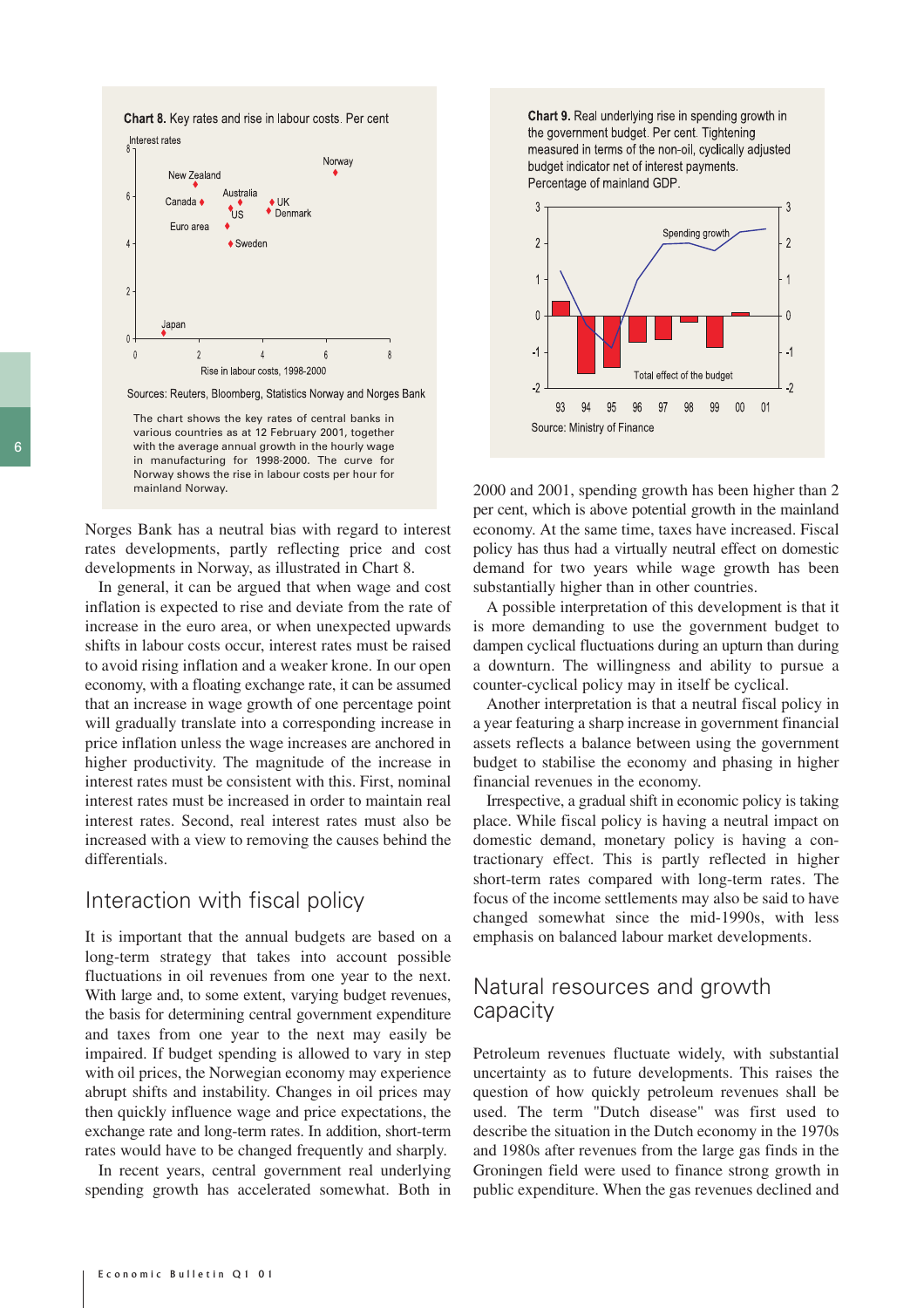growth in the economy came to a halt, a tightening of policy was necessary and unemployment rose.

The Norwegian economy was also hit by the Dutch disease in the 1980s. The reason was that in the previous decade the state had budgeted on the basis of future strong growth in petroleum revenues. Welfare schemes were expanded. As in the Netherlands, manufacturing industry was scaled back. The recession after the bubble burst in the credit market and oil prices fell in 1986 was much deeper than would have been the case if we had maintained a larger and competitive manufacturing sector. Norwegian industry lost export market shares in the late 1980s in spite of the booming conditions abroad and substantial capacity slack at home. The Dutch disease, both in the Netherlands and in Norway, led to higher unemployment and substantial social losses. However, in both countries the economy was back on track in the 1990s.

At the same time, the experience of other countries indicates that in the long run the supply of natural resources can prove to be just as much of a disadvantage as an advantage for a nation's economy. Many countries with an abundance of natural resources are poor today. They have not used the resources to provide for sustainable higher income. Since 1950, developments in many oilproducing nations have been very unstable, while many Asian and European countries without access to natural resources are among the world's richest countries. It would appear that easy money can reduce the growth capacity in an economy. A comparison of economic developments in Norway and the other Nordic countries in recent years may also be a source of concern. Their business sector now seems to have a stronger growth capacity than our own.

There are three pitfalls that must be avoided:

First, in countries with substantial revenues from natural resources, growth conditions for the internationally exposed sector may become less favourable. The exposure of large parts of the economy to intense foreign competition provides a breeding ground for learning, innovation and development. Competitive pressures in sheltered sectors, such as internal trade and public enterprises, are normally more limited. In my view, it is essential to maintain a broad exposed sector in the mainland economy, primarily because of the effect this has on the growth capacity of the economy.

Second, substantial petroleum wealth can weaken financial discipline in enterprises that are financed or assume that they can be financed by the public sector. If enterprises assume that the central government will provide support, resources may be squandered and the risk of substantial losses may be given little emphasis. The organisation of public enterprises is thus important. The central government's financial responsibility for individual enterprises and for other levels of public administration must be delimited in a credible manner.

Third, petroleum production generates a profit in excess of a normal return, ie economic rent. As economic rent accrues to the state, the central government is now accumulating substantial capital. A strong interest in gaining access to this capital can easily arise. There is a risk that entrepreneurship, talent and energy in the business sector and political life are used to acquire a piece of the economic rent – to dance around the golden calf – rather than for innovation, restructuring and growth. Decisionmaking forms in economic and political life must provide an effective shield to prevent special interests from gaining a dominant influence and control over petroleum wealth. The risk is particularly high in cases where markets are not efficient and where the remuneration for an assignment or the price of the resource that is transferred from the state are agreed through negotiations. The EEA Agreement restricts the scope for favouring individual enterprises or groups of enterprises. The eager control exercised by the surveillance body, the ESA, reduces the possibility for pressure groups to prevail. It is important for growth capacity that both national and international competition authorities engage in effective supervision in order to avoid the development of a business sector that is dependent on protection.

Against this background, I would like to expand on the central government's asset position and wealth management.

## The government's asset position and wealth management

The table on the next page shows in simplified form the central government's financial assets and liabilities, with estimates for the balance at the end of 2000. The government's most important assets are the Government Petroleum Fund, assets in the National Insurance Fund, and the state's direct ownership interests in enterprises. The estimate for the government's direct ownership in the table includes Statoil, Norsk Hydro, Telenor, Statkraft and DnB. In addition, the state has many smaller stakes and direct loans through the state banks. The government has loan debt. In the table, the figures for the National Insurance Fund are consolidated as the Fund's claims on the central government and the central government's debt to the Fund are offset. The table shows that the central government's loans through the state banks are approximately the same as the central government's loan debt. The central government raises loans in the bond market and lends through the state banks. The interest rate on the loans and the pricing of risk are marketrelated. If we exclude this credit intermediation, the management of government wealth is primarily linked to state ownership interests in the Norwegian business sector, the National Insurance Fund and the Government Petroleum Fund.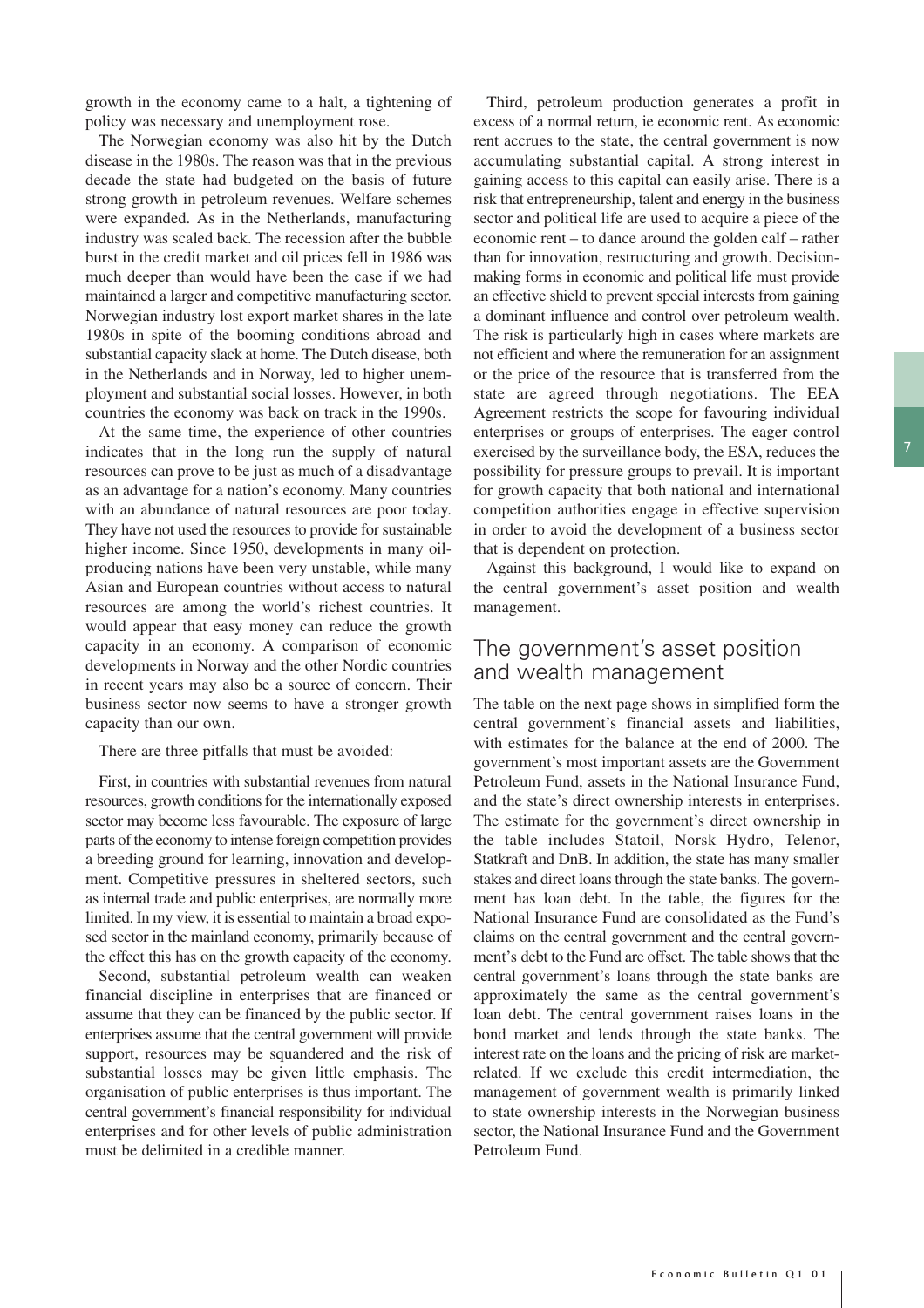| Government assets and liabilities.      |     |                                     |
|-----------------------------------------|-----|-------------------------------------|
| Estimates. In billions of NOK           |     |                                     |
| Assets                                  |     | Liabilities                         |
| Petroleum Fund                          | 390 | Bonds and Treasury bills 170        |
| National Insurance Fund<br>$50^{\circ}$ |     |                                     |
| Direct ownership                        | 300 |                                     |
| Minor holdings                          | 100 |                                     |
| State banks' lending                    | 165 |                                     |
| Right to tax                            |     | Commitments of the welfare<br>state |

Sources: Econ, the State Educational Loan Fund, the Norwegian State Housing Bank, the Government Industrial and Regional Development Fund, the National Insurance Fund and Norges Bank

The National Insurance Fund's assets are the value of the Fund's assets at the end of 1999, less the Fund's claims on central government. Direct ownership is the estimated value of the five largest companies with direct state ownership. Minor holdings is an estimate of the value of government ownership in other activities. On the liability side come central government domestic debt in the form of bonds, notes and short term paper, less the National Insurance Fund's holding of government bonds and Treasury bills.

In the years ahead, the capital in the Petroleum Fund will increase as the surplus on the central government budget is transferred to the Fund. Chart 10 shows the estimates for growth in the Petroleum Fund. The projections, as they should be, are based on prudent assumptions concerning oil and gas prices, the return on the Fund and the domestic use of oil revenues.

The state's direct financial interest in petroleum activities (SDFI) may be regarded as part of the tax system. The government would have had little possibility of ensuring that a sizeable share of the economic rent benefit society



without such a field-specific instrument. It is doubtful whether the government can fully realise the value of the SDFI through its disposal.

Buyers may have more knowledge about the holdings than the seller. Companies that buy SDFI stakes will also face some uncertainty as to the future tax system, which will have a negative effect on their willingness to pay. It is therefore understandable that only a smaller share of the SDFI is offered for sale. At the same time, the sale of the SDFI increases the need to remedy the substantial loopholes that have been found in the petroleum tax system.

The table showing government assets and liabilities does not, however, provide a complete picture of the government's financial position. The right to tax corporate and personal income and wealth and to levy indirect taxes is clearly the government's most important asset. General government tax revenues are estimated at close to NOK 630 billion this year. The expected real return on government net financial wealth is about a sixteenth of this. In 2005, when the value of the Government Petroleum Fund could reach NOK 1200 billion, the total return on government financial assets will approach one tenth of general government revenues at the current tax level.

At the same time, future expenditure on pensions, health, education, infrastructure and the judicial system represents a major commitment for the government.

Government expenditure for maintaining and developing the welfare state will increase substantially in the years ahead, primarily as a result of demographic trends. Estimates show that government expenditure on old-age pensions and disability benefits will double from 7½ per cent of GDP in 2001 to 15 per cent of GDP in 30 years. At the same time, it is reasonable to assume that spending on other programmes, which are today financed over government budgets, will increase as a share of total GDP.

With the current tax level, in conjunction with the challenges that increased trade and globalisation pose to the tax system, there would hardly be scope for increasing taxes. It would therefore be reasonable to assert that the value of the right to tax is lower than the value of commitments taken on by the government when the intention is to develop the welfare state. Without substantial government saving in the years ahead, promises to preserve the welfare state will lose credibility. The government thus has a clear motive for saving. At the same time, the high level of petroleum revenues, as mentioned, provides scope for accumulating substantial government financial wealth.

In my view, three points are of importance with regard to government wealth management.

First, investment must be based on the reason underlying government saving which, as I understand it, is to distribute petroleum wealth across generations and establish a foundation for maintaining important elements of the welfare state.

Second, the manager must seek to achieve a maximum return within duly considered risk limits. Returns and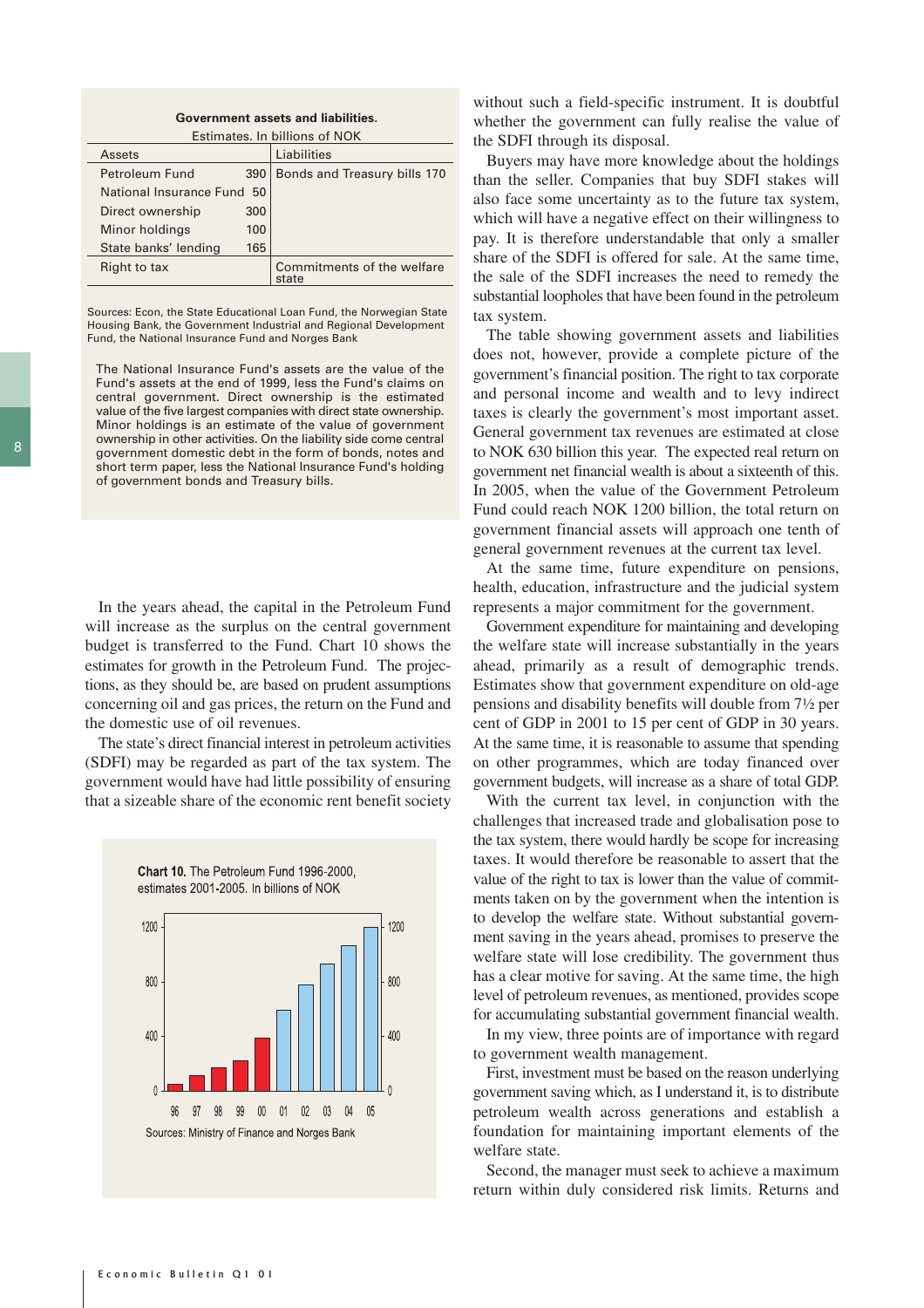risk must be monitored continuously. The return and the risk limit must reflect the government's motive for saving.

Third, the management must be organised so that the manager pursues the objectives of the owner and does not develop its own goals.

The government's motive for saving resembles the motives underlying saving in pension funds and life insurance companies. Among the government's saving vehicles, investments in the National Insurance Fund and the Government Petroleum Fund are best adapted to this motive for saving.

For both funds, there is a clear division of responsibility between the manager and the government, with the Ministry of Finance as owner. In the case of the Petroleum Fund, Norges Bank's mandate is to achieve the highest possible financial return in keeping with the strategy and risk limits established by the government.

The Fund's investments are distributed among many countries and spread among a large number of equities and bonds. At end-2000, the Fund had invested NOK 153 billion in about 1800 companies in 21 countries, while NOK 234 billion had been invested in bonds in 18 countries. All ownership interests are now less than 1 per cent of the companies' total value. A turnaround in one country or a region, which in isolation may be pronounced, will not have a major effect on the total value of the Fund. The value of the Fund's equity portfolio will therefore shadow developments in prices on international stock exchanges. There is a substantial element of risk diversification, although we are not immune to the risk associated with the uncertainty in global developments. Along the same lines, the return on bond investments will reflect international interest rate developments.

The Government Petroleum Fund is built up through transfers of petroleum revenues that are not used domestically. In other words, the value of a natural resource is converted into a financial asset. The name of the Fund was chosen to reflect this. However, one weakness that may be associated with the Petroleum Fund is that the objective of saving is not sufficiently highlighted. The future use of revenues could have been made clearer either by choosing another name or by earmarking the capital for specific future uses, even though this would imply a constraint on the government's scope for manoeuvre. The study that is being planned may analyse fundamental and practical aspects of establishing a link between the pension system in Norway and the assets in the Government Petroleum Fund.

The National Insurance Fund's investments are mainly confined to Norway. As a result, changes in the value of the Fund's equity portfolio primarily reflect developments in Norwegian business and industry. The Fund has larger ownership interests in individual companies than the Petroleum Fund, and wider fluctuations in value.

As indicated in Chart 11, the government has substantial holdings in individual companies. The government's



The chart shows the amounts invested by central government in enterprises, by the size of the state holding. Direct ownership applies to the five largest individual holdings: Statoil, Norsk Hydro, Telenor, Statkraft and Den norske Bank.

five largest stakes in Norwegian companies can be roughly estimated at NOK 300 billion. In general, concentrated ownership requires a more strategic ownership approach and gives rise to higher risk than diversified ownership.

This is illustrated further in Chart 12. The composition of government assets is broken down into equities and bonds in the Petroleum Fund and the National Insurance Fund and government ownership interests in the five largest companies. The horizontal axis provides a normal measure of risk, in other words the standard deviation of





The horizontal axis shows the standard deviation on the return on state holdings. There is considerable uncertainty attached to estimates of risk associated with this portfolio. Estimated risk for non-listed companies is based on comparable figures for similar international equities.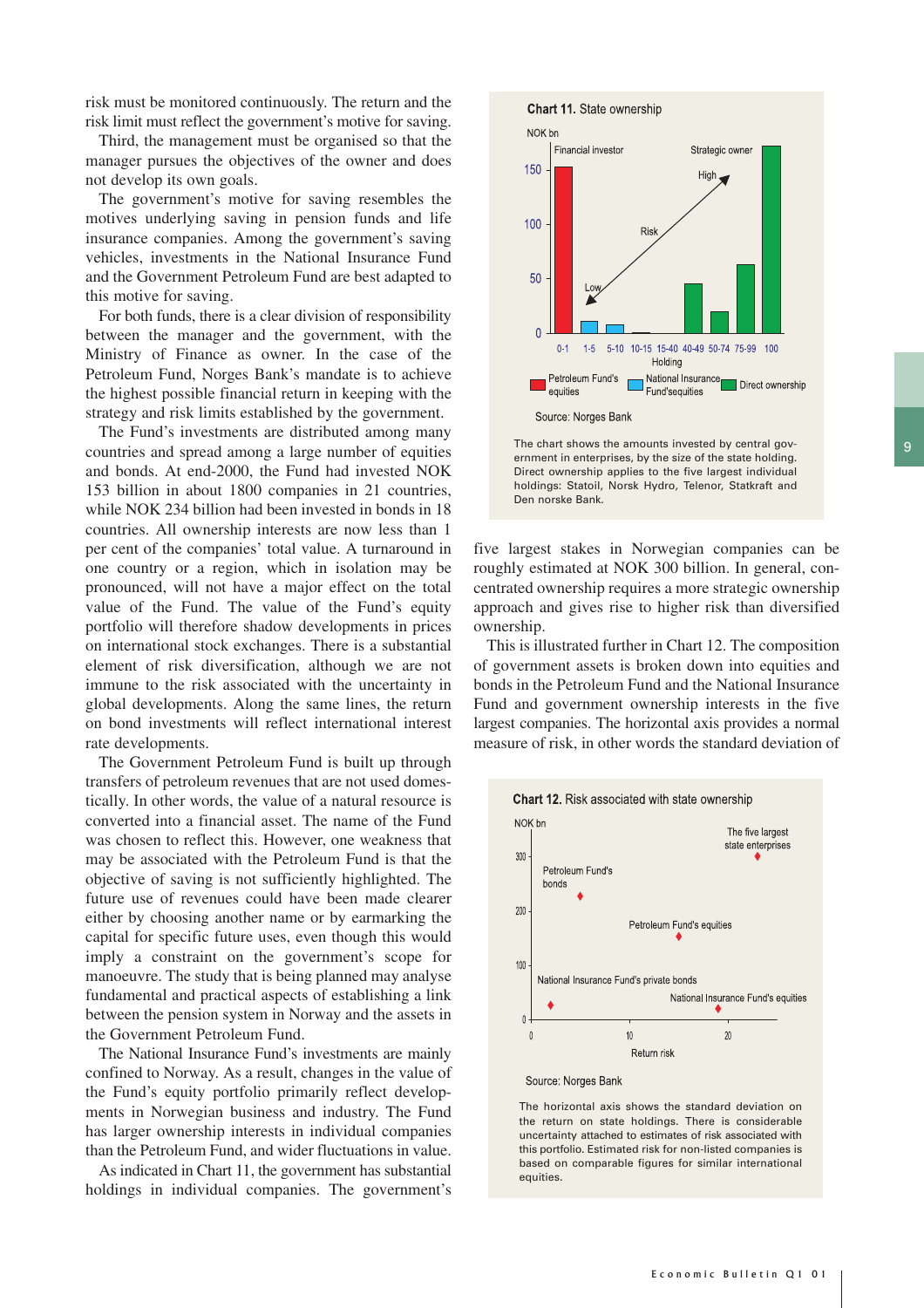the return. The risk is estimated on the basis of the historical performance of the companies' share prices. For unlisted companies, we have used share price performance for comparable international companies. Higher risk means that the assets are more exposed to fluctuations in return. As a whole, the return on the Petroleum Fund and the return on private bond holdings in the National Insurance Fund feature a moderate risk profile. The risk is higher for both the National Insurance Fund's equities and the state's ownership interests in the five largest companies.

For a given expected return, the owner should aim at reducing risk because future income will then be more secure. Conversely, the owner should require a higher return on investments with higher risk. The absence of this excess return will reflect social losses.

It is important to bear in mind that the government can choose the composition, the required return and the risk profile with regard to its financial investments without taking into account the funding requirements of Norwegian companies. By the same token, Norwegian companies can choose their debt and equity structure independent of the government's financial investments. The capital market serves as an intermediary between the government as investor and enterprises seeking capital. This market makes it possible to separate the government's choices from companies' choices. The distribution of the government's financial investments and the choice of corporate funding structure should not be based on the notion that we are living in a barter economy. The Norwegian capital market is part of a Nordic market, which is being increasingly integrated into an international capital market. Capital markets are a very efficient tool for channelling funds from savers to investors.

Direct strategic ownership could nevertheless be the best solution if it generates a high return and the government has a solid basis for exercising its role as owner. There is some room for doubt concerning both points. The government has often neglected its demanding role as owner. A number of shortcomings stand out with regard to the way government ownership is managed.

First, the government has shown little ability and willingness to impose clear and ambitious return requirements and control the financial risk in companies where it has a dominant stake. In addition, if the companies are underperforming, both jobs and regions will be adversely affected.

Second, the government has not developed effective management of equity in the companies. The size of equity and the dividend policy seem to be randomly determined by historical factors. New equity management instruments, such as share buy-backs and extraordinary dividends, are seldom used. On the whole, it seems difficult for a state-owned enterprise and for the state as owner to acknowledge that a growth period may have come to an end and that the owners should invest their capital elsewhere.

Third, the state as owner will always have a strong

aversion to negative corporate events. On the other hand, the state will provide little extra rewards to a company that has boosted its return on equity by one or two percentage points. The result is an erosion of an important driving force behind growth. In a state-owned enterprise the board or management of the company and the state as owner may have a common interest in overcapitalising the company because they will then both be on the safe side.

Fourth, the state has complex and elaborate procedures for making decisions. Moreover, the procedures are designed to accommodate tasks other than the role of ownership. Studies in political science show that the weighing of interests occurs through deliberations in ministries or parliamentary standing committees. As a result, decision-making procedures may not be suitable for the owner to provide clear management signals and ensure consistency over time.

Fifth, it is difficult for the government to maintain clear dividing lines between its various roles. Considerations regarding business policy, state finances and demand management can impair ownership management and make it a disadvantage for an enterprise to be owned by the state.

Historical factors tend to explain each of the government's current strategic ownership interests. Some state enterprises have changed from a state monopoly with administrative functions to companies that now compete in a market. Ownership, for example in the electricity sector, may in other cases have been a historical instrument for providing the government with economic rent.

Several of the former state-owned enterprises have been partly privatised, which could contribute to improving the management of companies by its owners. Company performance will receive greater attention, for example. This would enhance the management of equity capital and create greater impatience with regard to performance. This would stimulate growth. The sale of state ownership interests will also enhance the efficiency of the domestic capital market, which now primarily features a shortage of investment vehicles rather than a shortage of capital.

At the same time, it is important for the state to assume the ownership responsibility associated with its remaining ownership interests. As a large owner, the state will have to safeguard its financial interests ensuing from its current holdings. This is partly because various owners may have different interests to promote. Joint ownership is not the same as joint interests.

The reason for government ownership that seems to have been highlighted most is the importance of national ownership. There may be concern that the acquisition of Norwegian companies could lead to a relocation of head offices, research and product development to a foreign country. Proximity between decision-makers and enterprises may also be important. On the other hand, it may be a disadvantage for an enterprise to be designated as a means of safeguarding national ownership. The state may